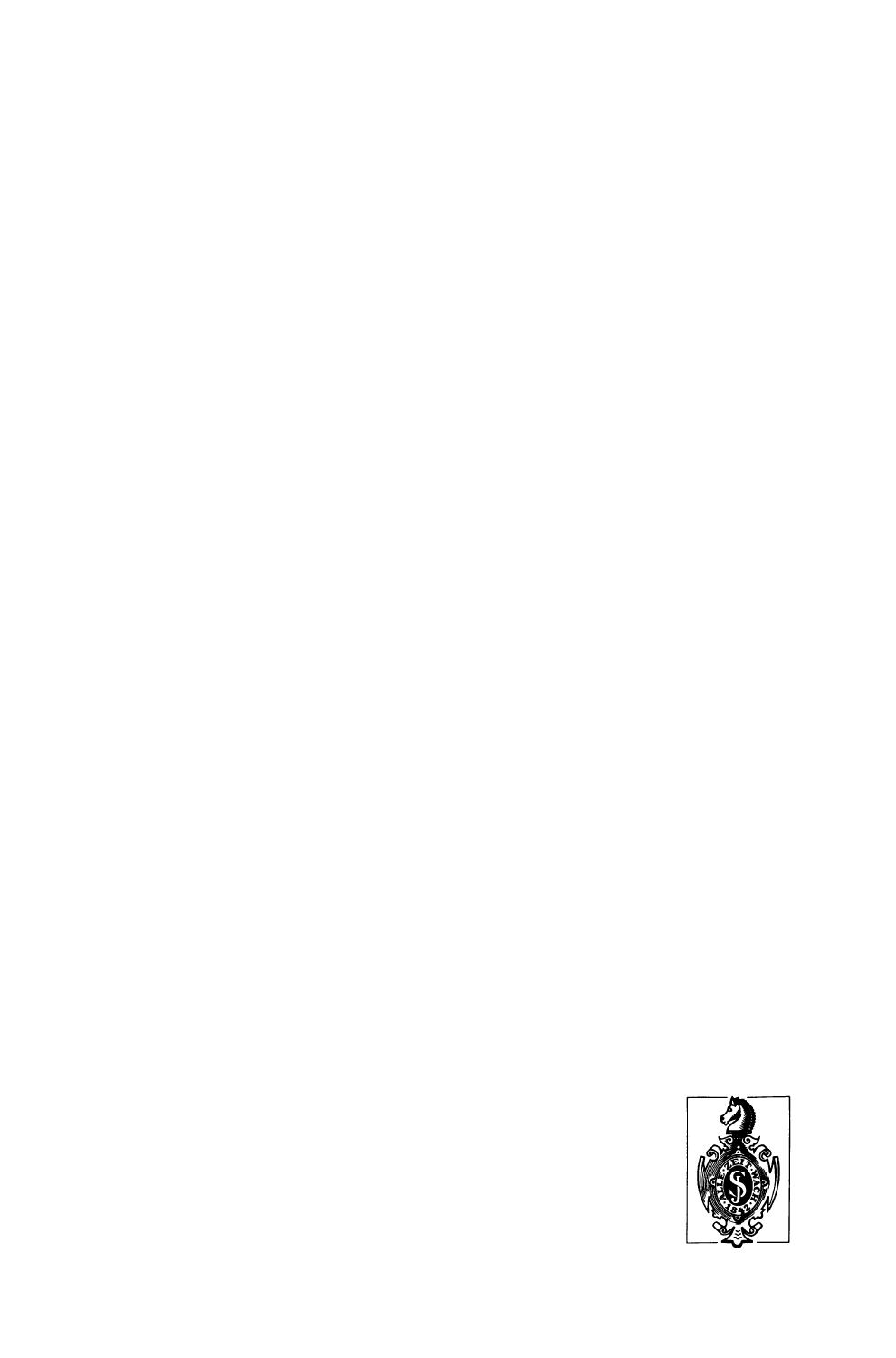**E. Gebhart . R. M. Arutyunyan** 

## **Anticlastogens in Mammalian and Human Cells**

With 16 Figures and 19 Tables

Springer-Verlag Berlin Heidelberg New York London Paris Tokyo Hong Kong Barcelona Budapest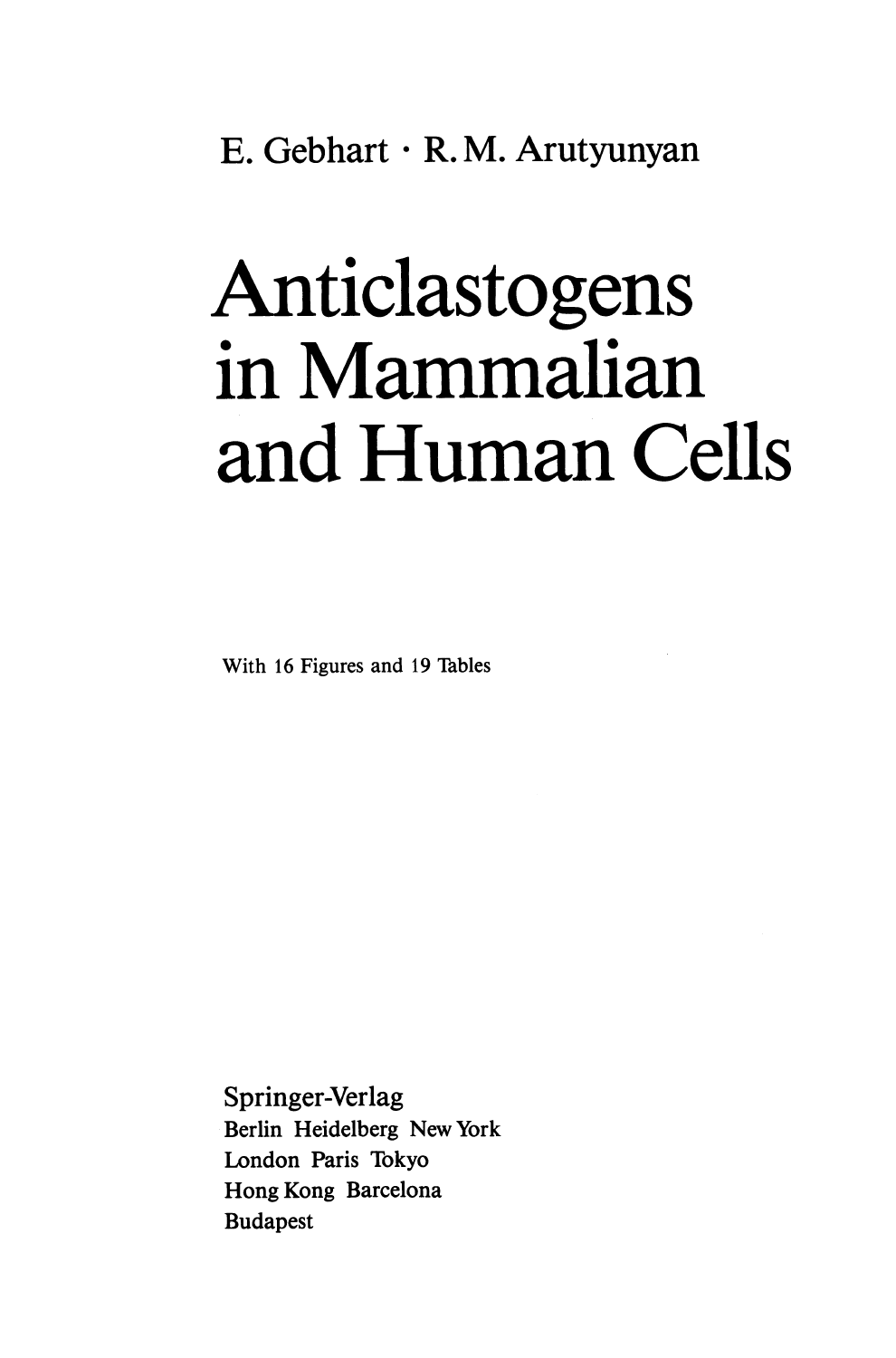**Professor Dr. ERICH GEBHART Institut für Humangenetik der Universitat Erlangen-Niirnberg Schwabachanlage 10 8520 Erlangen, FRG** 

**Professor Dr. RUBEN M. ARUTYUNYAN Chair of Genetics and Cytology Department of Biology State University of Yerevan Yerevan 374049, USSR** 

ISBN-13: 978-3-642-76231-4 DOl: 10.1007/978-3-642-76229-1 e-ISBN-13: 978-3-642-76229-1

This work is subject to copyright. **All** rights are reserved, whether the whole or part of the material is concerned, specifically the rights of translation, reprinting, reuse of illustrations, recitation, broadcasting, reproduction on microfilms or in other ways, and storage in data banks. Duplication of this publication or parts thereof is only permitted under the provisions of the German Copyright Law of September 9, 1965, in its current version, and a copyright fee must always be paid. Violations fall under the prosecution act of the German Copyright Law.

© Springer-Verlag Berlin Heidelberg 1991

Softcover reprint of the hardcover 1st edition 1991

The use of registered names, trademarks, etc. in this publication does not imply, even in the absence of a specific statement, that such names are exempt from the relevant protective laws and regulations and therefore free for general use.

*3113145-543210* - Printed on acid-free paper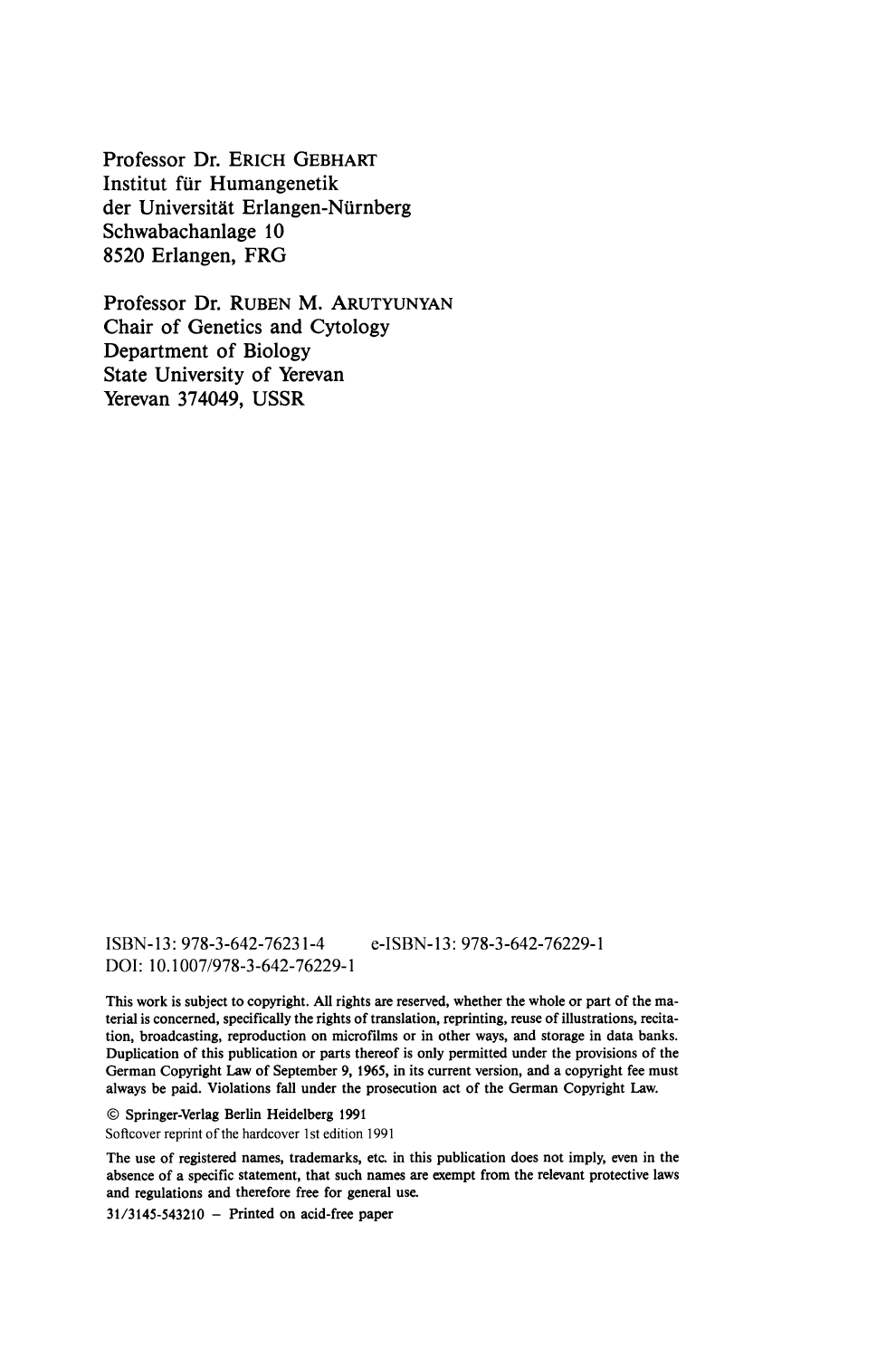## **Preface**

Antimutagenesis, because of its intricate relationship with anticarcinogenesis and its significance in genetic disease, but also in cancer and perhaps even in aging, has experienced a renaissance during the last 10 years. Its roots, however, go back to the fifties, when Novick and Szilard created the term "antimutagenesis", and when protection by antimutagens also of chromosome structure from the detrimental effects of ionizing radiation and certain chemical mutagens was reported first.

Indeed, an important part of all efforts in the field of antimutagenesis research was contributed by studies on anticlastogenesis, i.e. the reduction of the amount of chromosome damage induced by mutagens. Both authors were involved in this type of research performed on human and mammalian cells from its very beginning.

As a lucky chance (i.e. a visiting grant of Deutscher Akademischer Austauschdienst  $-$  DAAD) led Ruben Arutyunyan to my lab, we decided to invest our years of experience into this summarizing book. The result of this cooperation, naturally cannot be absolutely exhaustive, as we had to try a short summary of all data available to us, but also to concentrate on selected aspects of anticlastogenesis research. Obviously such a selection will turn out to be subjective, but we seriously exerted ourselves to cover as many aspects of anticlastogenesis as possible. We hope that our original intention will be fulfilled by our book, i.e. to draw the attention of many scientists and students to this advanced field of research which, nevertheless, still seems very promising to us, and to advance understanding of the complex processes and interrelationships of anticlastogenesis, and antimutagenesis.

It is our desire to give our thanks to all our colleagues who allowed us to include into this book their unpublished data or parts of their publications, but also to those who encouraged us by valuable advice and discussions. We greatly acknowledge the financial support of R. A:s stay in Erlangen by DAAD which was a basic requirement for writing this book. Last, but not least, we are also indebted to the publisher for the extremely good cooperation.

Erlangen, May 1991 Prof. Dr. E. GEBHART

(on behalf of the authors)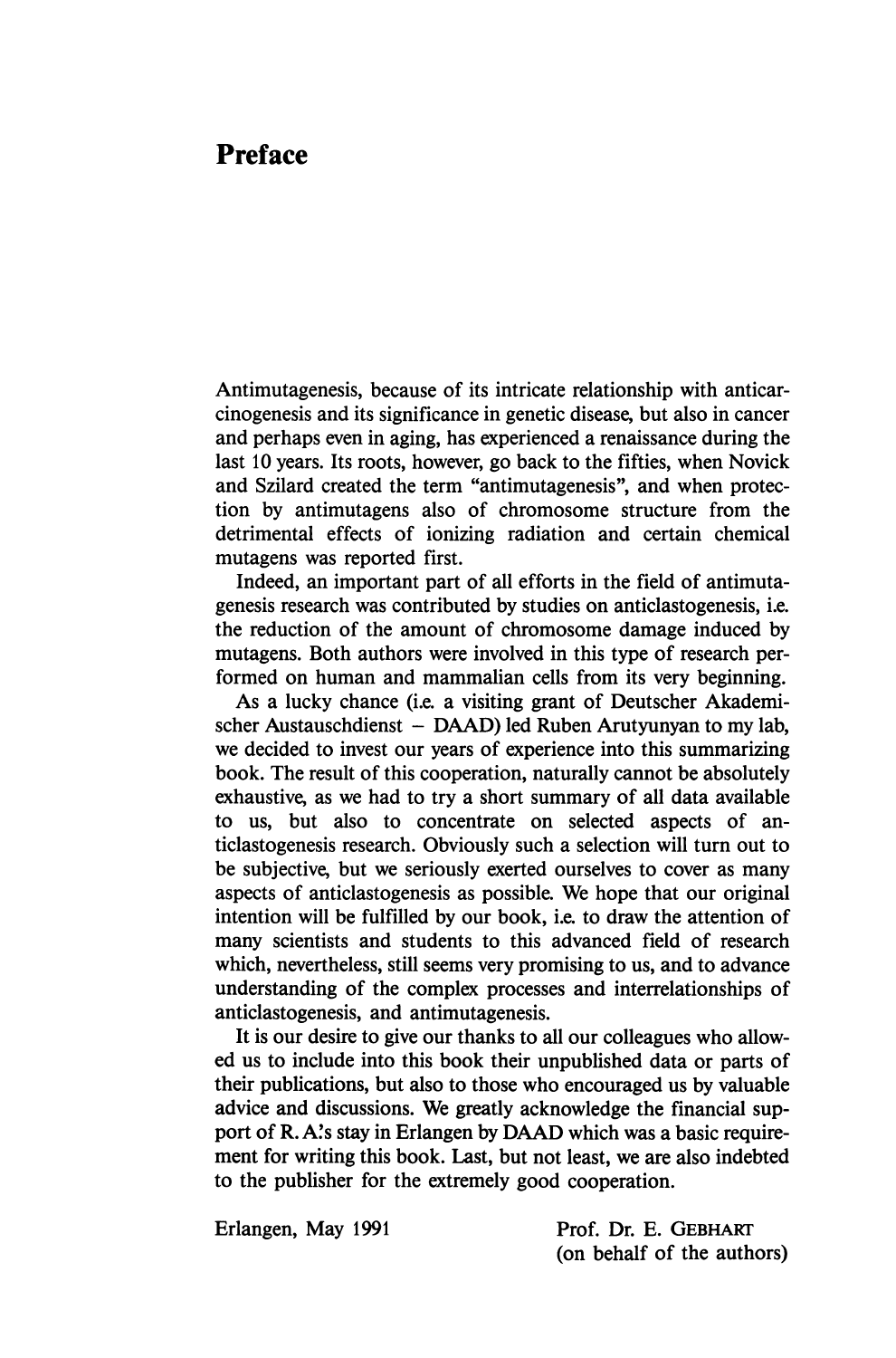## **Contents**

| $\mathbf{1}$ |                                                       |    |  |  |
|--------------|-------------------------------------------------------|----|--|--|
|              | 2 Principles of Clastogenic Action and Its Estimation | 7  |  |  |
| 2.1          | Molecular Mechanisms of Clastogenic Action            | 7  |  |  |
| $2.2\,$      | Induction of Chromosome Aberrations                   | 11 |  |  |
|              | 2.2.1 Chemical Structure as a Basis for Mechanisms    |    |  |  |
|              |                                                       | 12 |  |  |
|              | 2.2.2 Dose-Effect Relations                           | 12 |  |  |
|              | 2.2.3 The Distribution of Chromosome Breaks on Cells. | 13 |  |  |
|              | 2.2.4 Cell-Cycle Specific Action of Clastogens        | 14 |  |  |
|              | 2.2.5 Cell Proliferation and Clastogenic Action       | 14 |  |  |
| 2.3          | Induction of Sister Chromatid Exchange (SCE)          | 17 |  |  |
| 2.4          | Induction of Micronuclei                              | 21 |  |  |
| 2.5          | Practical Aspects of Clastogenicity and Its           |    |  |  |
|              |                                                       | 24 |  |  |
|              | 3 Anticlastogens: Data and Problems                   | 31 |  |  |
| 3.1          | Definition and Classification of Anticlastogens       | 31 |  |  |
|              | 3.1.1 Definition and Delineation of Anticlastogenesis | 31 |  |  |
|              | 3.1.2 Classification of Anticlastogens According      |    |  |  |
|              | to the Way They Act                                   | 34 |  |  |
|              | 3.1.3 Classification of Anticlastogens (Antimutagens) |    |  |  |
|              | According to Their Chemical Reactions                 | 37 |  |  |
| 3.2          | Anticlastogenic Action on in Vitro Systems            | 39 |  |  |
| 3.2.1        | Qualitative Data                                      | 39 |  |  |
|              | Mammalian Cell Systems<br>3.2.1.1                     | 39 |  |  |
|              | Human Cell Systems<br>3.2.1.2                         | 41 |  |  |
|              | 3.2.1.2.1 Action on (Induced) Clastogenicity          | 41 |  |  |
|              | 3.2.1.2.2 Action on Spontaneous Fragility             | 44 |  |  |
|              | 3.2.2 Specific Approaches                             | 48 |  |  |
|              | Time-Effect Relations<br>3.2.2.1                      | 48 |  |  |
|              | Concentration-Effect Relations<br>3.2.2.2             | 54 |  |  |
|              | Influence of Metabolic Activation<br>3.2.2.3          | 61 |  |  |
|              | 3.2.2.4<br>Interphase Studies Using the PCC           |    |  |  |
|              | Technique                                             | 64 |  |  |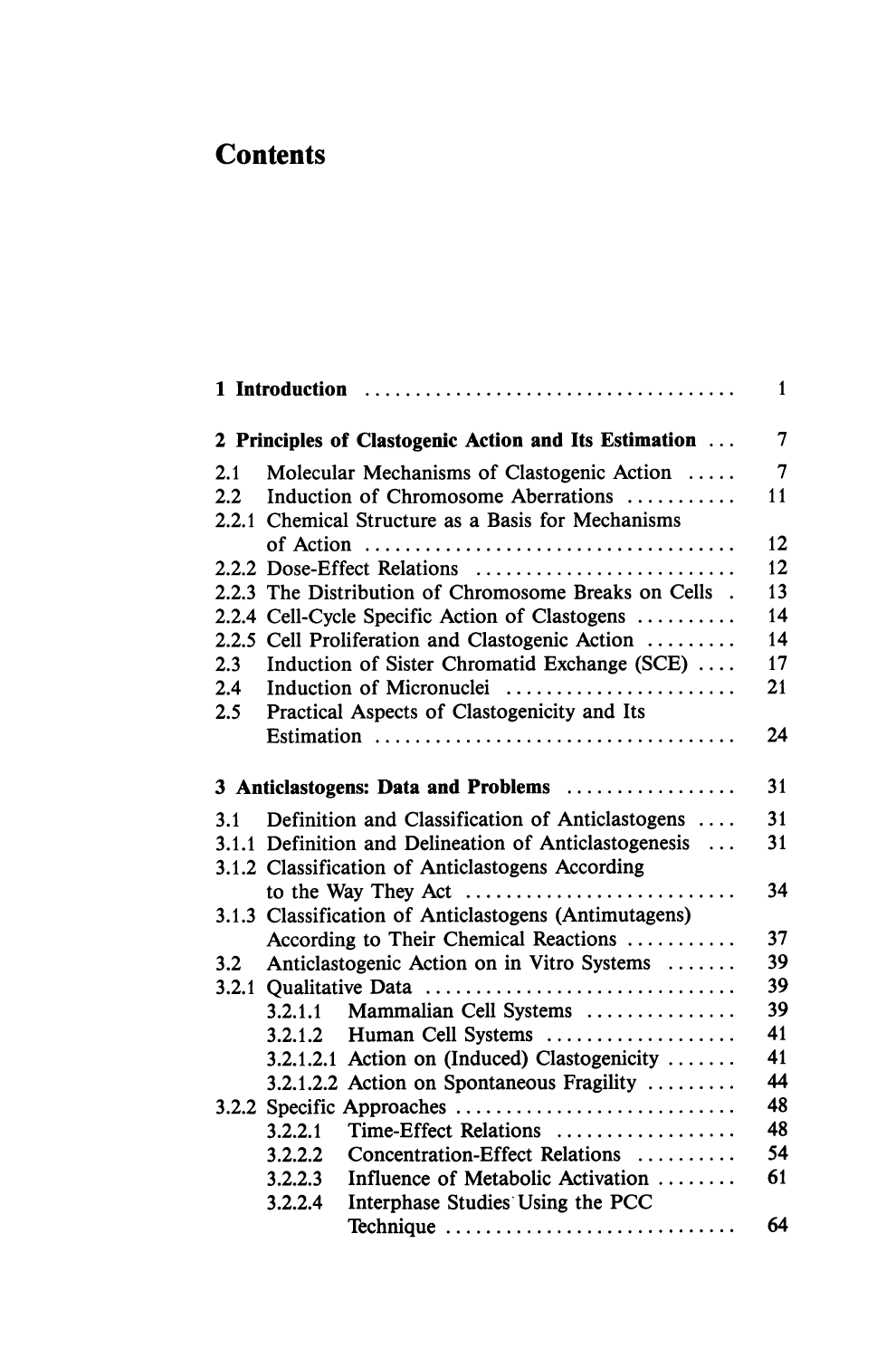| VIII | Contents |
|------|----------|
|      |          |

| 3.3                        | Anticlastogenic Action in Vivo                    | 68 |  |  |
|----------------------------|---------------------------------------------------|----|--|--|
| 3.3.1                      | Studies on Mammals                                | 68 |  |  |
|                            |                                                   | 72 |  |  |
| 3.4                        | Action of Anticlastogens on Sister Chromatid      |    |  |  |
|                            |                                                   | 74 |  |  |
| 3.5                        | A Mainly Historical Side-Glance at Anticlastogens |    |  |  |
|                            | and Ionizing Radiation                            | 80 |  |  |
| 4 Practical Consequences   |                                                   |    |  |  |
| 4.1                        | Practical Consequences in the Field of            |    |  |  |
|                            | Anticlastogen Research                            | 85 |  |  |
| 4.2                        | Practical Consequences for Humans                 | 93 |  |  |
|                            |                                                   |    |  |  |
| 5 Concluding Remarks<br>99 |                                                   |    |  |  |
|                            |                                                   |    |  |  |
| 101                        |                                                   |    |  |  |
| 121                        |                                                   |    |  |  |
|                            |                                                   |    |  |  |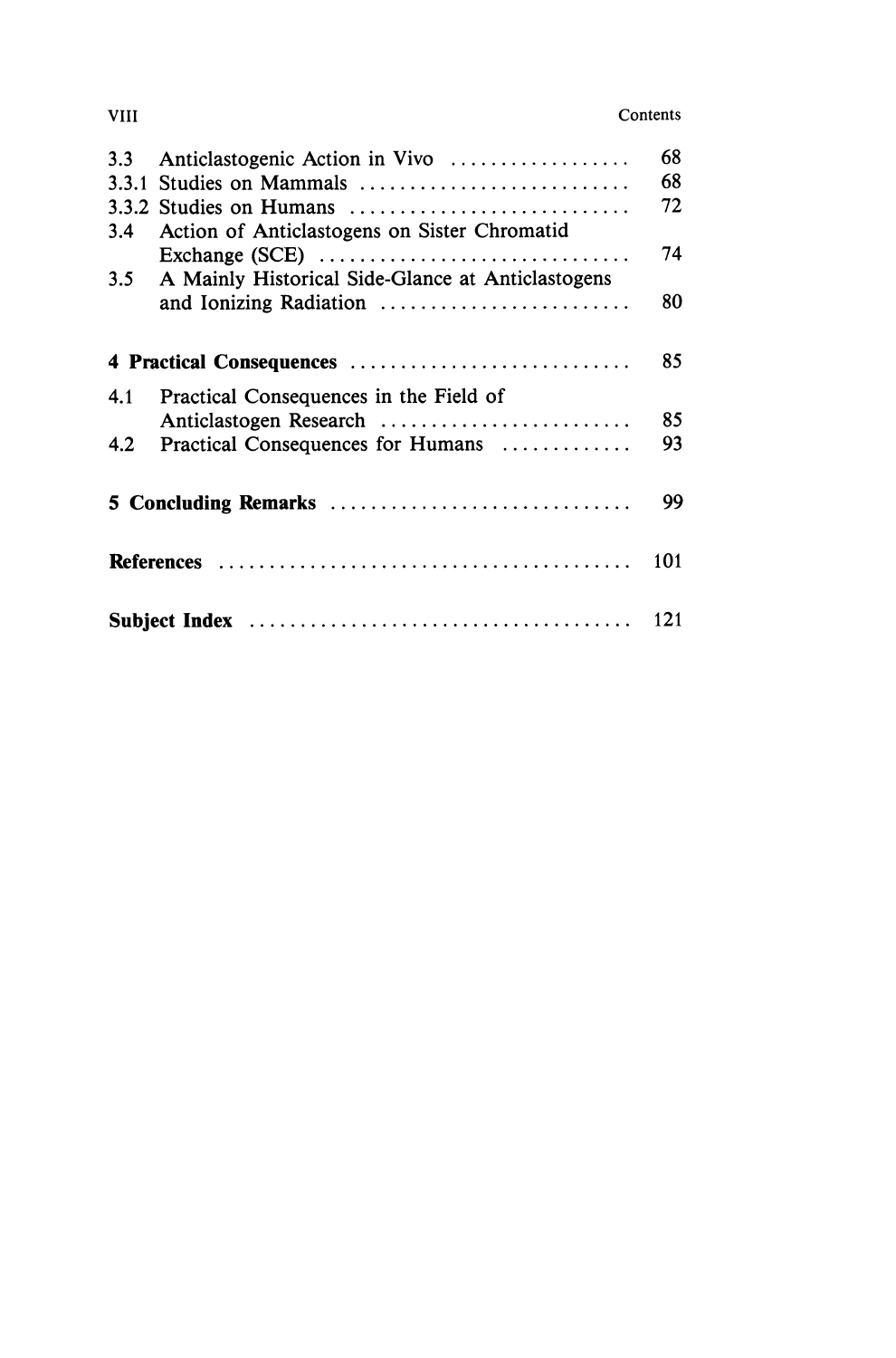## **Abbreviations**

| $\mathbf{A}\mathbf{E}\mathbf{T}$ | $\beta$ Aminoethylisothiouronium                 |
|----------------------------------|--------------------------------------------------|
| AMSA                             | amsacrine                                        |
| Ara-C                            | cytosine arabinoside                             |
| BaP                              | $benzo\langle \alpha \rangle$ pyrene             |
| <b>BLM</b>                       | bleomycin                                        |
| <b>BrdUrd</b>                    | 5-bromodeoxyuridine                              |
| <b>CHO</b>                       | Chinese hamster ovary cell line                  |
| COL                              | colchicin                                        |
| $_{\rm DEB}$                     | diepoxybutane                                    |
| <b>DMBA</b>                      | dimethylbenz $\langle \alpha \rangle$ anthracene |
| DNA                              | deoxyribonucleic acid                            |
| EMS                              | ethylmethane sulfonate                           |
| G0                               | stationary stage of interphase                   |
| G <sub>1</sub>                   | prereplicative phase of interphase               |
| S                                | replication phase of interphase                  |
| G2                               | postreplicative phase of interphase              |
| h                                | hour                                             |
| <b>HCT</b>                       | homocysteine thiolactone                         |
| HN2                              | nitrogen mustard                                 |
| 8-HQS                            | 8-hydroxyquinoline sulfate                       |
| <b>ICPEMC</b>                    | International Commission for Protection Against  |
|                                  | <b>Environmental Mutagens and Carcinogens</b>    |
| M                                | Molar                                            |
| MMC                              | mitomycin C                                      |
| MMS                              | methylmethane sulfonate                          |
| MNNG                             | N-methyl-N'-nitro-N-nitrosoguanidine             |
| <b>NAC</b>                       | N-acetylcysteine                                 |
| NaF                              | sodium fluoride                                  |
| <b>NHAAF</b>                     | N-hydroxyacetylaminofluorene                     |
| NMU                              | nitrosomethylurea                                |
| <b>NQO</b>                       | 4-nitroquinoline-1-oxide                         |
| PCC                              | premature chromosome condensation                |
| PCZ                              | Procarbazin                                      |
| <b>PVP</b>                       | polyvinylpyrrolidone                             |
| <b>SCE</b>                       | sister chromatid exchange                        |
| TEM                              | triethylenemelamine                              |